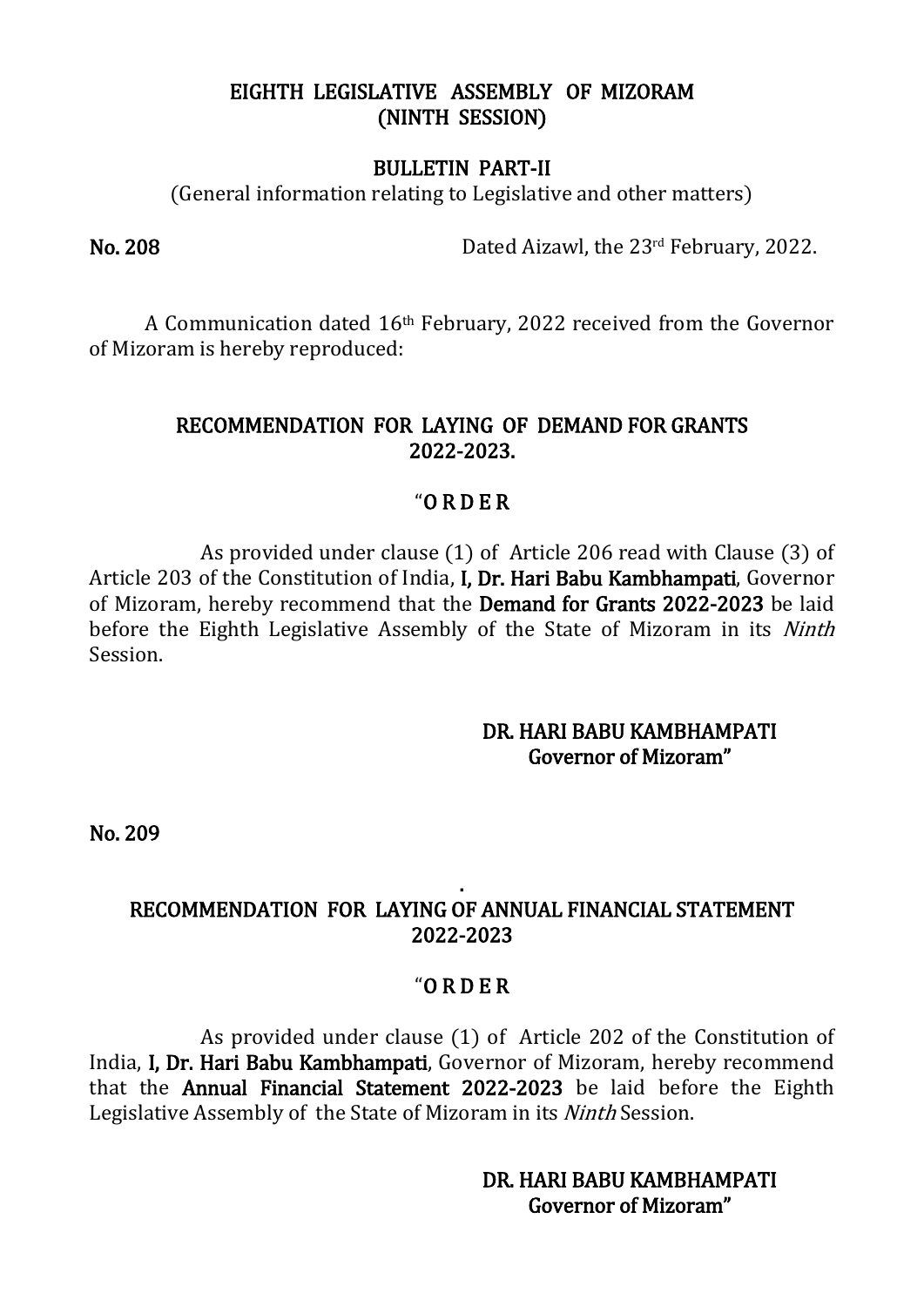No. 210

## RECOMMENDATION FOR LAYING OF RECEIPT BUDGET 2022-2023

#### "O R D E R

As provided under clause (1) of Article 202 of the Constitution of India, I, Dr. Hari Babu Kambhampati, Governor of Mizoram, hereby recommend that the Receipt Budget 2022-2023 be laid before the Eighth Legislative Assembly of the State of Mizoram in its *Ninth* Session.

## DR. HARI BABU KAMBHAMPATI Governor of Mizoram"

No. 211

# RECOMMENDATION FOR LAYING OF SUPPLEMENTARY DEMAND FOR GRANTS 2021-2022

## "O R D E R

As provided under clause (1) of Article 205 of the Constitution of India, I, Dr. Hari Babu Kambhampati, Governor of Mizoram, hereby recommend that the Supplementary Demand for Grants 2021-2022 be laid before the Eighth Legislative Assembly of the State of Mizoram in its Ninth Session.

## DR. HARI BABU KAMBHAMPATI Governor of Mizoram"